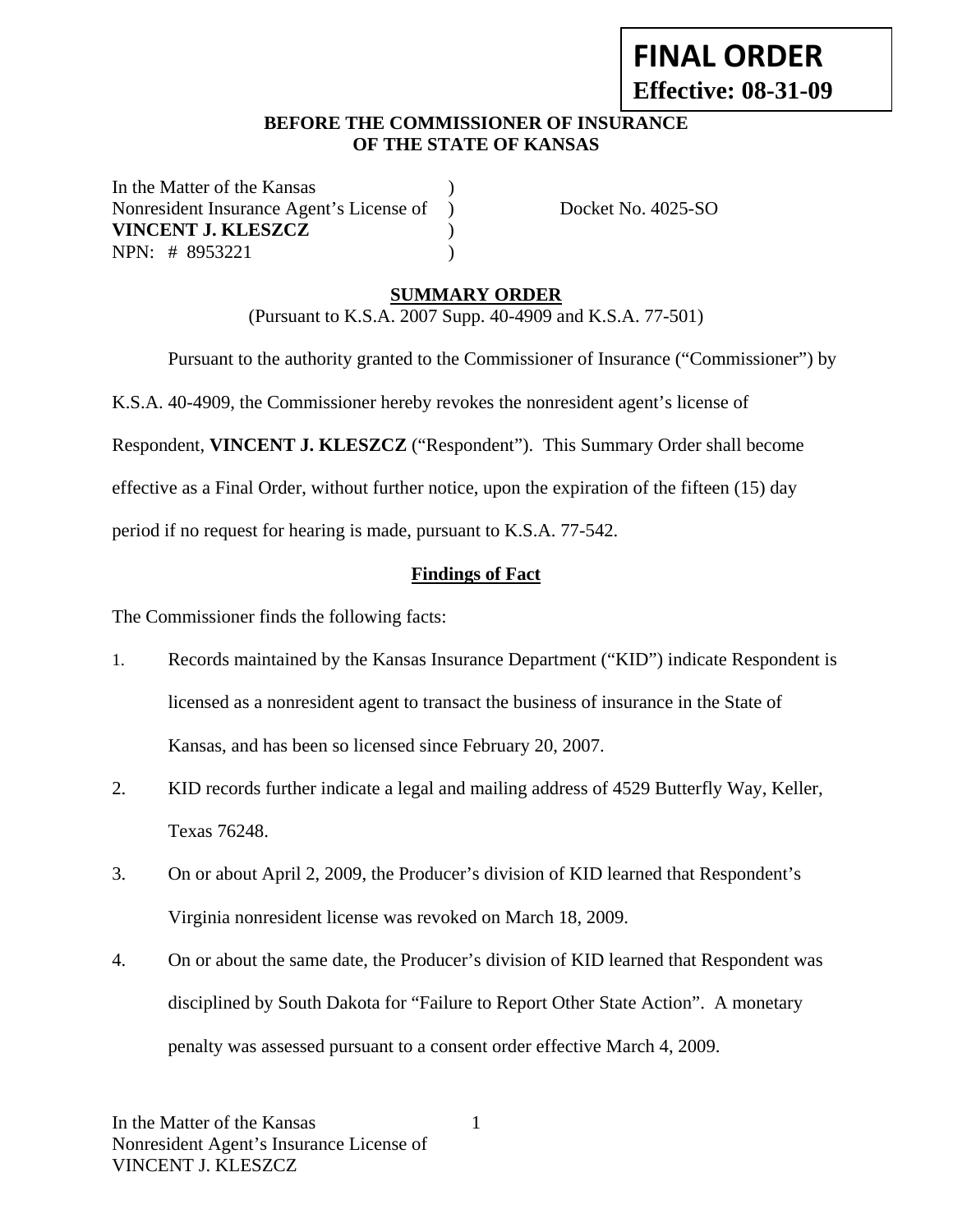5. Respondent has not reported either action to KID.

# **Applicable Law**

- 6. K.A.R. 40-7-9 requires a licensed producer to notify the Kansas Insurance Department within thirty (30) days of each disciplinary action taken on the insurance agent's license by the insurance regulatory agency of any other state; and,
- 7. K.S.A. 40-4909 states, in pertinent part:
	- (a) The commissioner may deny, suspend, revoke, or refuse renewal of any license issued under this act if the commissioner finds that the applicant or license holder has:
		- (8) Used any fraudulent, coercive, or dishonest practice, or demonstrated any incompetence, untrustworthiness or financial irresponsibility in the conduct of business in this state or elsewhere.
	- (b) In addition, the commissioner may suspend, revoke or refuse renewal of any license issued under this act if the commissioner finds that the interests of the insurer or the insurable interests of the public are not properly served under such license.

## **Conclusions of Law**

- 8. The Commissioner has jurisdiction over VINCENT J. KLESZCZ as well as the subject matter of this proceeding, and such proceeding is held in the public interest.
- 9. The Commissioner finds that Respondent's Kansas license may be revoked because he failed to report to the Commissioner discipline by two other jurisdictions within the mandatory reporting time.
- 10. The Commissioner finds, pursuant to K.S.A. 40-4909(b), that the insurable interests of the public are not properly served under Respondent's license.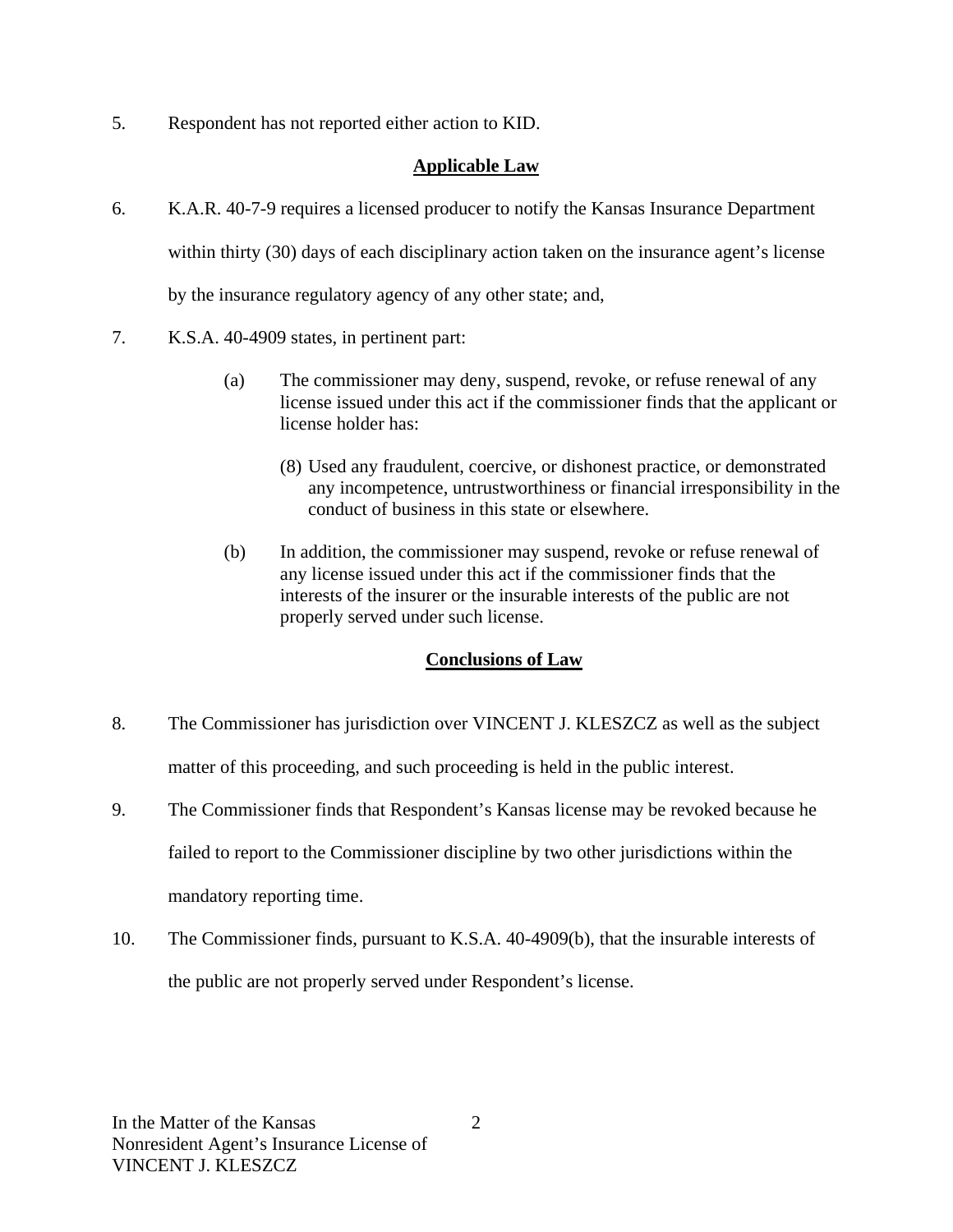11. Accordingly, the Commissioner concludes sufficient grounds exist for the revocation of the insurance agent's license of VINCENT J. KLESZCZ pursuant to K.S.A. 40-4909(a) and  $(b)$ .

#### **IT IS THEREFORE ORDERED BY THE COMMISSIONER OF INSURANCE THAT:**

1. The Kansas Nonresident Insurance Agent's License of **VINCENT J. KLESZCZ** is hereby **REVOKED** effective the effective date of this Order.

# 2. **IT IS FURTHER ORDERED** that **VINCENT J. KLESZCZ** shall **CEASE** and

**DESIST** from the sale, solicitation or negotiation of insurance and/or receiving compensation deriving from the sale, solicitation or negotiation of insurance conducted after the effective date of this Order.

## **NOTICE AND OPPORTUNITY FOR HEARING**

**VINCENT J. KLESZCZ**, within fifteen (15) days of service of this Summary Order, may file with the Kansas Insurance Department a written request for hearing on this Summary Order, as provided by K.S.A. 77-542. In the event a hearing is requested, such request should be directed to:

> John W. Campbell, General Counsel Kansas Insurance Department 420 S.W.  $9<sup>th</sup>$  Street Topeka, Kansas 66612

Any costs incurred as a result of conducting any administrative hearing shall be assessed against the agent/agency who is the subject of the hearing as provided by K.S.A. 40-4909(f). Costs shall include witness fees, mileage allowances, any costs associated with reproduction of documents which become part of the hearing record, and the expense of making a record of the hearing.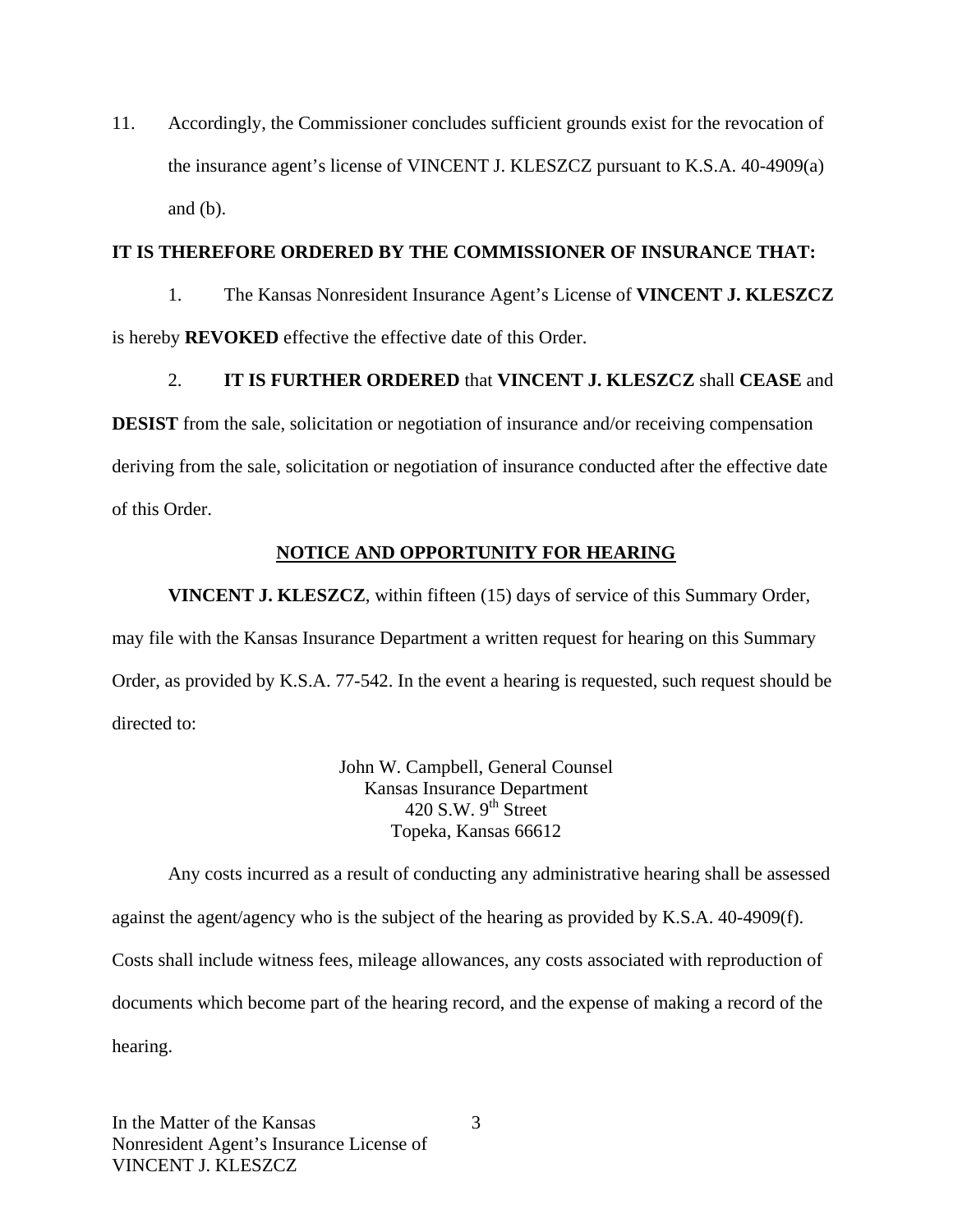If a hearing is not requested, this Summary Order shall become effective as a Final Order,

without further notice, upon the expiration of the fifteen (15) day period for requesting a hearing.

The Final Order will constitute final agency action in the matter.

In the event the Respondent files a petition for judicial review, the agency officer

designated pursuant to K.S.A. 77-613(e) to receive service of a petition for judicial review on

behalf of the Kansas Insurance Department is:

John W. Campbell, General Counsel Kansas Insurance Department 420 S.W.  $9^{th}$  St. Topeka, Kansas 66612

# **IT IS SO ORDERED THIS \_10th\_ DAY OF AUGUST, 2009, IN THE CITY OF TOPEKA, COUNTY OF SHAWNEE, STATE OF KANSAS.**



 \_/s/ Sandy Praeger\_\_\_\_\_\_\_\_\_\_\_\_\_\_\_\_\_\_\_\_ Sandy Praeger EPARTMENT VON Commissioner of Insurance

 $\angle$ s/ John W. Campbell $\angle$  John W. Campbell General Counsel